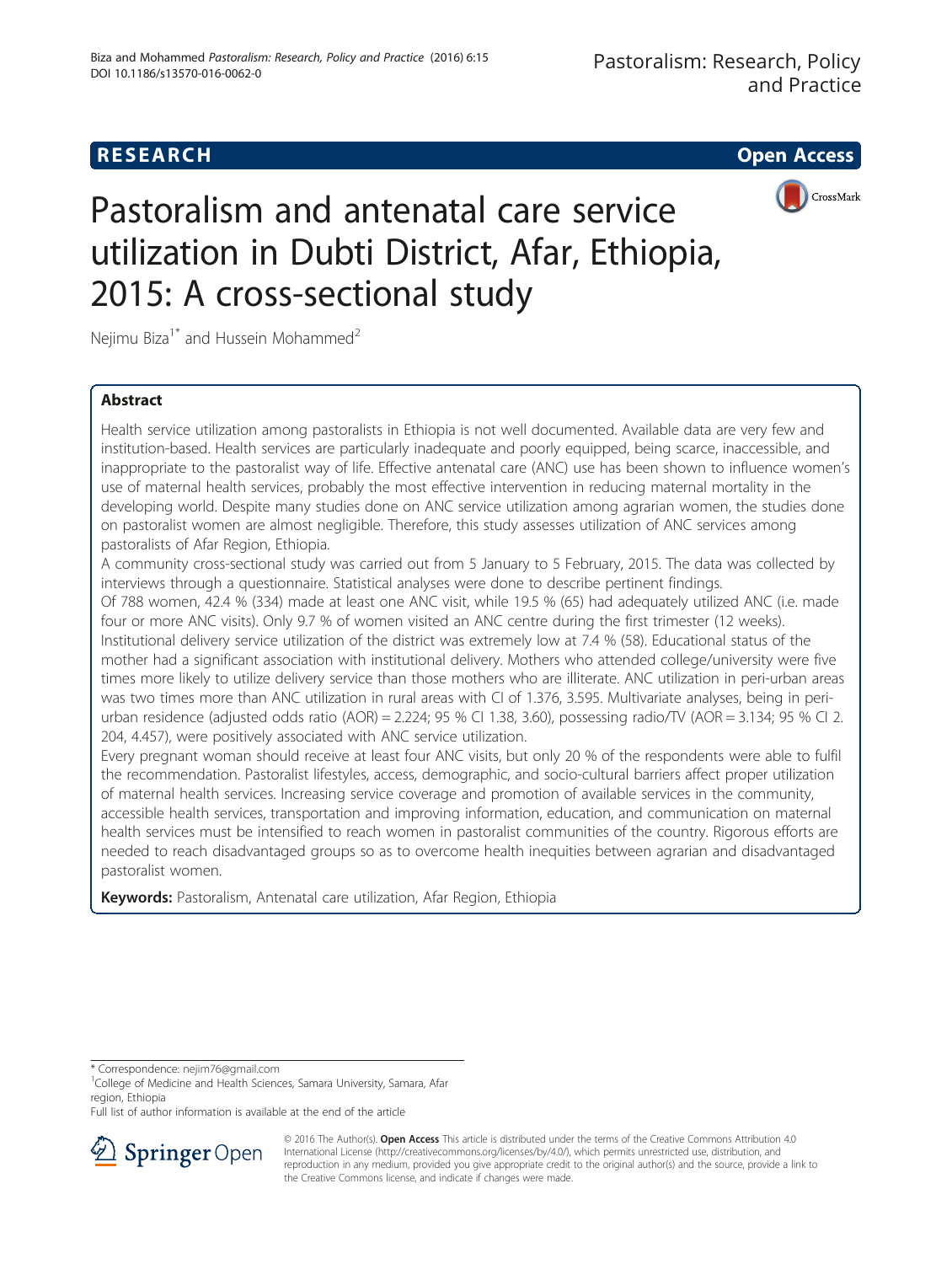### Background

In Ethiopia, pastoralism and agro-pastoralism are an important means of livelihood for more than four million people, with most pastoralists living in the Afar, Somali, Oromiya, and Southern Nations regions. Ethiopia's arid or semi-arid pastoral lands comprise approximately 63 % of the total land area (MoARD [2008\)](#page-6-0). Afar Region is home to pastoral and agro-pastoral peoples who largely depend on livestock production for their livelihood. They are located in the northeast part of the nation with 90 % pastoralist population (EDHS [2011](#page-6-0)). More than 92 % of the total population is food-insecure in terms of calorie intake. The illiteracy rate is high; health coverage is low, reaching only 40 %; access to potable water is very low (35.7 %) (PACC, Semera [2010\)](#page-6-0).

Utilization of maternal health services is an effective intervention for reducing the risk of maternal morbidity and mortality, especially in places where the general health status of women is poor (Ochako et al. [2011\)](#page-6-0). Attending antenatal clinics and delivery with a skilled professional can lead to marked reductions in maternal morbidity and mortality through early detection and management of complications (Koria et al. [2012\)](#page-6-0). In sub-Saharan Africa, where 1 in 39 women risks dying from maternal causes in her lifetime; the maternal mortality ratio (MMR) was 500 deaths per 100,000 live births in 2010 (WHO, UNICEF et al. [2012](#page-6-0)).

In Ethiopia, the estimated maternal mortality rate in 2005 was 673/100,000 live births, but the trend is not showing an improvement, when compared to 676/100,000 live births in 2011. Improvements have been made in the proportion of pregnant women using antenatal care (ANC), with 28 % in 2005, 37 % in 2011, and 40% in 2014 The births attended by skilled health personnel were 6 % in 2005, 10 % in 2011, and 15 % in 2014. The number of births delivered in a health facility ranges from 6 % in Afar to 87 % in Addis Ababa (EDHS [2014\)](#page-6-0).

Several studies have been done worldwide, including in Ethiopia, about factors affecting ANC and delivery in health facilities. These factors cover demography, socioeconomics, availability of health services, accessibility, behaviour, and attitudes of health care providers and socio-cultural issues (Amano et al. [2012;](#page-5-0) Birmeta et al. [2013](#page-6-0); Kesterton et al. [2010\)](#page-6-0). It is argued that differential access to health care facilities between the rural and urban areas is an important factor for lower maternal health care services, particularly for institutional delivery assistance by health personnel in rural areas (Agha and Carton [2011;](#page-5-0) Birmeta et al. [2013](#page-6-0)).

In Ethiopia, about 10 % of women deliver in health facilities, but with high variation among regions, with less than 10 % in the Southern Nations Nationalities, Afar, Oromiya, Somali, and Benishangul-Gumuz regions and up to 82 % in Addis Ababa (EDHS [2011](#page-6-0)). ANC from a skilled provider ranges from a low of 15 % in the Somali region, 28 % in Afar Region, and up to a high of 94 % in Addis Ababa (EDHS 2014).

The organization and distribution of a conventional health service system in Ethiopia does not seem to take into consideration the pastoralists' living patterns. While pastoralists are relatively mobile, looking for water and grazing for their livestock over changing seasons, the usually static health services do not often address their health care needs. Even though there is only little existing evidence on ANC service utilization by agrarian women, nothing is written about pastoralist women of Ethiopia. Therefore, this study is intended to show the low level of ANC attendance by pastoralists of Dubti District of Afar Region, Ethiopia. Understanding this will have an important value for informing policy-makers in designing appropriate strategies for providing maternal health services for pastoralist women.

### Study area

Afar national regional state is located in the northeastern part of Ethiopia and lies in the East African Great Rift Valley. It is bordered by the countries of Djibouti in the west and Eritrea in the north. The region is characterized by an arid and semi-arid climate with low and erratic rainfall. The altitude of the region ranges from 120 m below sea level to 1500 m above sea level. Temperature varies from 20 °C in higher elevations to 48 °C in lower elevations. Rainfall is bi-modal throughout the region with a mean annual rainfall below 500 mm in the semi-arid western escarpments and decreasing to 150 mm in the arid zones to the east. Afar is increasingly drought-prone. The production system of the Afar Region is dominated by pastoralism (90 %) and agro-pastoralism (10 %). The region has a total population of 1,411,092, consisting of 786,338 men and 624,754 women (CSA [2008](#page-6-0)). There are six hospitals, 58 health centres, and 294 health posts which are owned by the regional government. Dubti district is 620 km from Addis Ababa and 12 km from the capital city of the region, Samara. The estimated projected population for 2013 in the district was 66,585 (CSA [2008](#page-6-0)).

The district is subdivided in to 14 kebeles (smallest unit of public administration). There is one referral hospital, two health centres, and nine health posts. There are also six private clinics and seven rural drug venders that are privately owned.

### Methods

The cross-sectional study was carried out from January to February, 2015, among the Afar community residents.

### Study population

All women of reproductive age (15–49 years) residing in Dubti District were source populations, and women of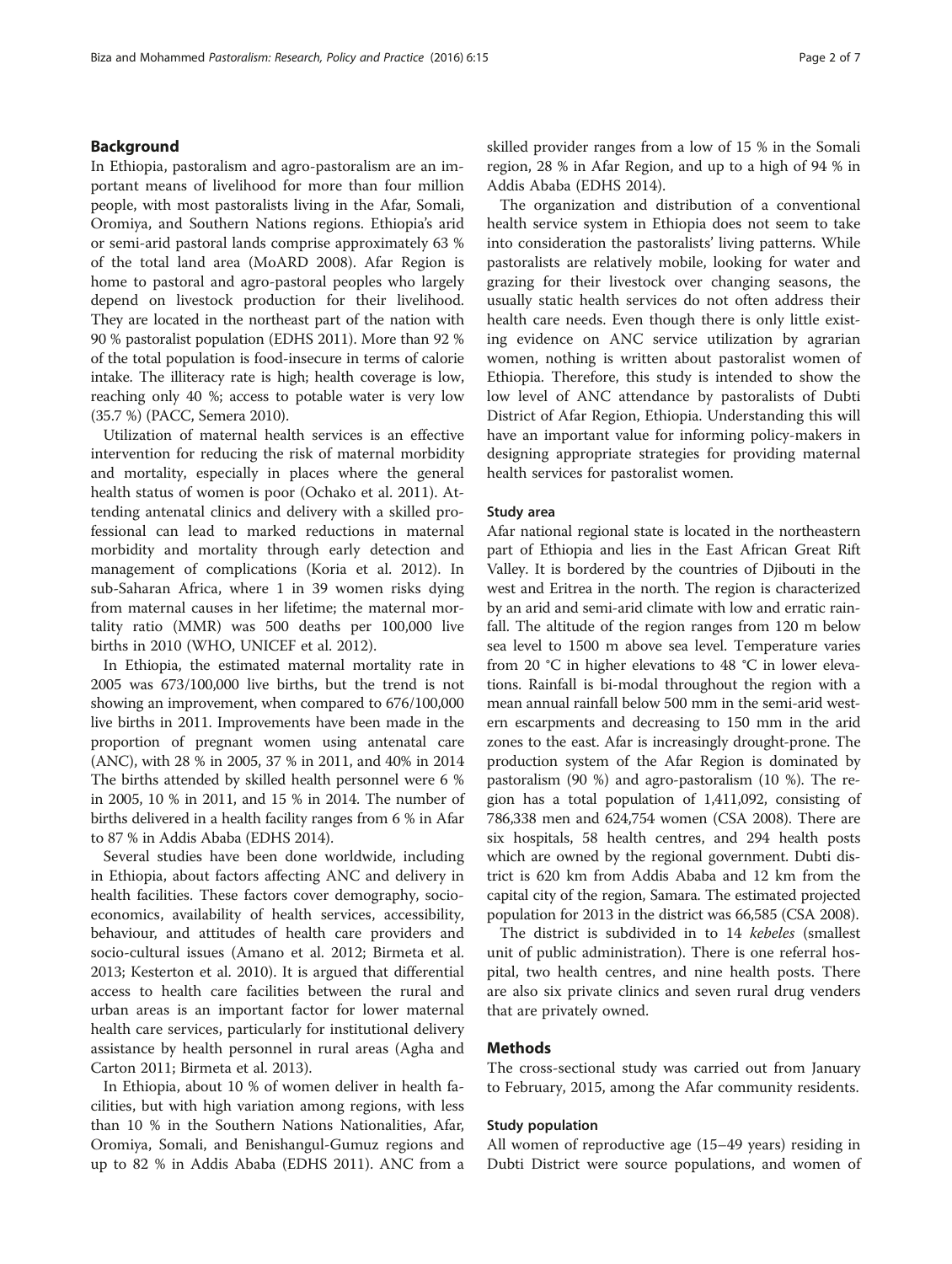reproductive age who gave birth within two years prior to the time of data collection were study populations. Women who gave birth in other places but living in the study area were excluded from the study.

### Sample size determination

The sample size was determined by using a single proportion formula:  $\frac{n=Z_{(\alpha/2)}^2 p(1-p)}{w^2}$  where *n* is the sample size;  $z$  is the standard normal deviate, set at 1.96 (for 95 % confidence level);  $w$  is the desired degree of accuracy (taken as 0.05); and  $p$  is the estimate of the proportion of ANC service utilization (assumed to be 63 %  $p = 0.63$ ) (Mekonnen et al. [2012](#page-6-0))). Due to the multistage nature of the study, a design effect of 2 was considered. Thus,  $n$  $=[1.962 \times 0.63(0.37)/0.052] \times 2 = 716$ . Adding a possible 10% non-response rate yield final sample size of 788.

The sample was allocated proportionally for randomly selected kebeles of the district. Final target households were reached by multistage cluster sampling technique.

### Data collection

The data was collected by structured questionnaire through interviews. The questionnaire was initially prepared in English and then translated into the local language (Afaraf). It was again translated back into English for checking consistencies.

Six female nurses, fluent speakers of the local language, were hired as data collectors. Two supervisors were selected from Samara University to check the completeness and consistency of the collected information. Data enumerators and supervisors were given a one-day training on procedures, techniques, and ways of collecting the data.

### Data analysis

After data collection, the data was coded, entered, and cleaned on Epi Info version 3.5.4. Finally, it was exported to SPSS version 20 for further analysis. Frequencies and cross-tabulation were used for the descriptive analysis. Associations between factors affecting ANC utilization and independent variables were analysed. In the analytic statistics, both univariate and multivariate analyses were made; in the binomial analysis, explanatory variables having a  $p$  value less than or equal to 0.02, variables having association in crude odds ratio, and variables showing associations in published literature were taken to multinomial analysis.

### Ethical consideration

Ethical approval was obtained from Samara University's ethical review committee. Written permission was given from the Afar Regional Health Bureau. Informed consent was obtained from the interviewee mothers after explaining the purpose and confidentiality of the data.

### Limitations of the study

Since the questionnaire assessed the ANC service utilizations of mothers who had given birth up to two years preceding the survey, the time gap might have introduced recall bias.

### **Results**

### Socio-demographic characteristics

A total of 788 women who gave birth during the last two years preceding the survey were interviewed. Of these, 182 (23.1 %) were from Dubti town and 606 (76.92 %) were from the rural kebeles of Dubti district. Afar and Amhara were the dominant ethnic groups, constituting 671 (85.2 %) and 73 (9.3 %) women, respectively. The majority, 670 (85 %), were married, and 757 (96.1 %) were Muslim by religion. The minimum and maximum ages were 16 and 45 years, respectively, with a mean age of 29.9 years and SD of 6.3 years. The majority of the respondents were illiterate, 448 (56.9 %), and greater than half, 407 (51.6 %), of the study participants were pastoralists by livelihood. The minimum and maximum monthly incomes for the respondents were 100 and 3000 Ethiopian Birr (5 USD and 150 USD, respectively), respectively, with mean difference of  $1182.67 \pm SD$ of 772.4. The main source of information for 477 (60%) women was dissemination through the dagu system (cultural way of communication in Afar pastoralist society) (see Table [1\)](#page-3-0).

### Antenatal and delivery service utilization

The majority, 706 (89.6%) respondents, were multigravida (have more than one pregnancy), and 82 (10.4 %) were primigravida (women pregnant for the first time). From all respondents, 334 (42.4 %) had attended at least one ANC visit while only 65 (19.5 %) had made four or more visits. Out of those ANC attendees, only 58 (7.4 %) had delivered at a health institution with the support of skilled health professionals.

Lack of awareness, long distance of travelling, and lack of husbands' permission were major reasons for ANC non-attendance and home delivery. About 64.5 % of the total women interviewed lived at a distance more than 5 km away from a health facility, while 406 (51.5 %) of all home deliveries were assisted by trained traditional birth attendants (TTBAs) (See Table [2\)](#page-3-0).

### Determinants of ANC service utilization

ANC service utilization was found to have clear associations with residence (urban/rural), monthly income, service satisfaction, and proximity of health facility.

ANC utilization in urban areas was two times more than in rural areas, 95 % CI of 1.376, 3.595.

Women with monthly incomes of 1000 Ethiopian Birr (50 USD) and above were more likely to attend ANC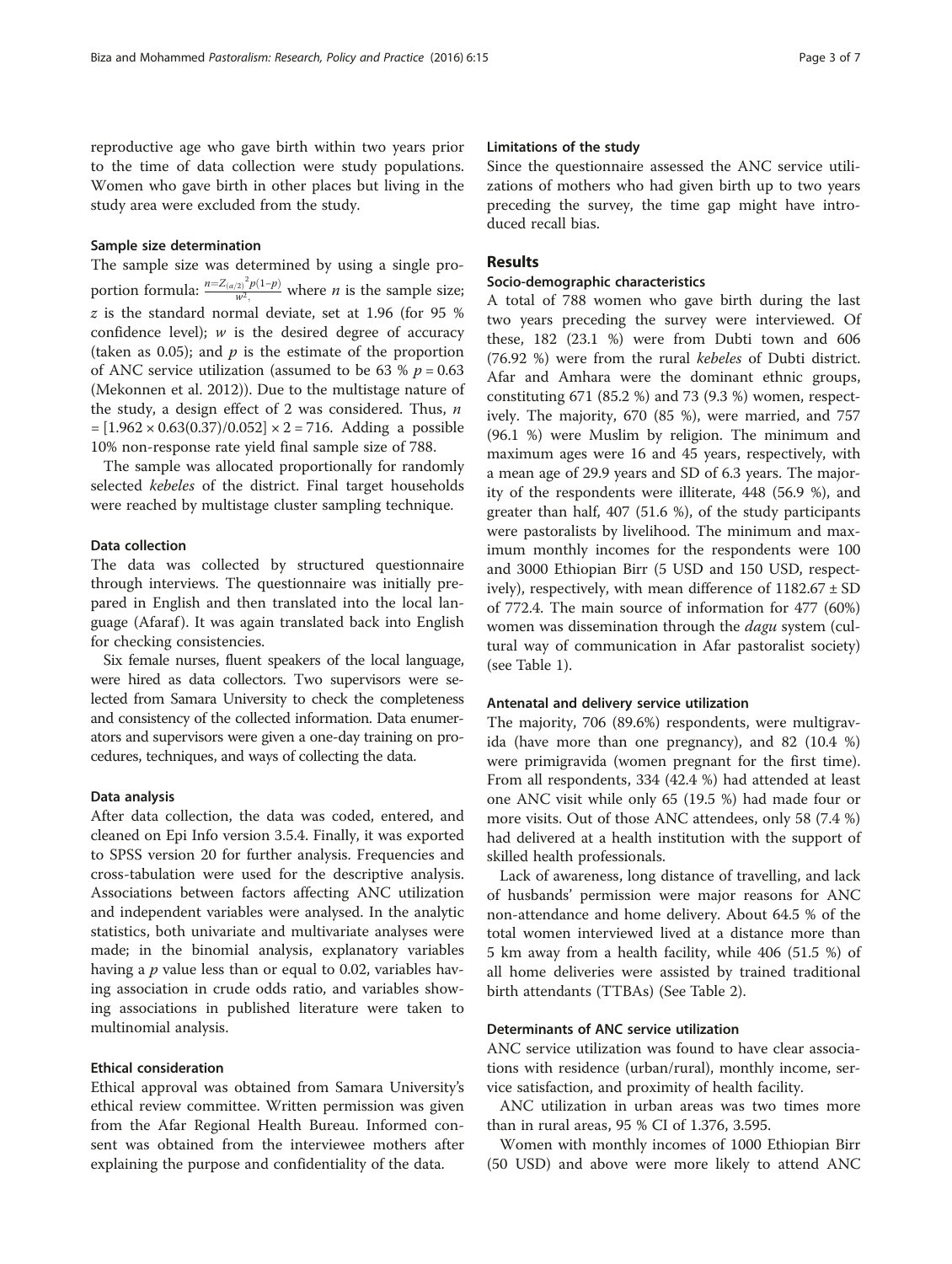than women whose monthly income was lower. Service satisfaction was found to be a strong obstetric predictor of ANC utilization, very closely associated with ANC utilization (adjusted odds ratio (AOR) = 3.184 and 95 % CI of 33.311, 119.85).

 $Mean \pm SD$  1182.67  $\pm$  772

Multivariate analyses of being in urban residence (AOR = 2.224; 95 % CI 1.38, 3.60), and/or possessing

| Variables                                   | Number | Percent (%) |
|---------------------------------------------|--------|-------------|
| Number of ANC visits $(n = 334)$            |        |             |
| Less than four visits                       | 269    | 80.5        |
| Four and above visits                       | 65     | 19.5        |
| Reasons for no ANC ( $n = 454$ )            |        |             |
| Lack of awareness                           | 226    | 28.7        |
| Distance of health institution              | 206    | 26.1        |
| Lack of husband permission                  | 104    | 13.2        |
| Poor service satisfaction                   | 80     | 10.2        |
| Presence of male midwife                    | 66     | 8.4         |
| Lack of time                                | 34     | 4.3         |
| Costly service                              | 19     | 7.4         |
| Birth Assistant ( $n = 730$ )               |        |             |
| <b>TTBAs</b>                                | 406    | 51.5        |
| Family/relatives                            | 198    | 25.1        |
| Neighbour                                   | 105    | 13.2        |
| Others                                      | 21     | 2.7         |
| Reasons for home delivery ( $n = 730$ )     |        |             |
| Lack of awareness                           | 390    | 49.5        |
| Lack of transportation                      | 314    | 39.8        |
| Distance of health institution              | 230    | 29.2        |
| Emergent labour                             | 165    | 20.9        |
| Unethical behaviour of health professionals | 87     | 11.0        |
| Presence of male professionals              | 104    | 13.2        |
| Disbelieve in modern treatment              | 33     | 4.2         |
| Other                                       | 34     | 4.3         |
| Proximity ( $N = 788$ )                     |        |             |
| $\leq$ 5 km                                 | 280    | 35.5        |
| $\geq$ 5 km                                 | 508    | 64.5        |

### <span id="page-3-0"></span>Table 1 Socio-demographic characteristics of respondents in Table 2 Determinants of ANC and delivery service in Dubti District, Afar, February 2015

radio/TV (AOR = 3.134; 95 % CI 2.204, 4.457), were positively associated with ANC utilization. Pastoralist women were less likely to use ANC services in comparison to women who were daily labourers  $(COR = 0.472)$ and 95 % CI of 0.288, 0.774) (see Table [3\)](#page-4-0).

Maternal education was found to be a strong predictor for delivery place preference. Women who were college/ university graduates were about five times more likely to give birth at health institutions than women with lower levels of education (AOR = 5.052; 95 % CI 1.184, 21,554).

The presence of male midwife in health institutes showed significant associations with increased home delivery at  $p$  value of 0.039 and AOR of 0.285 at 95 % CI (0.087, 0.937), while absence of drugs, unethical behaviour of health professionals, and short labour times were mentioned responses to increased home delivery.

Characteristics Number Percent (%)

Peri-urban 182 23.1 Rural 606 76.9

16 to 19 67 8.5 20 to 24 83 10.5 25 to 29 245 245 31.1 30 to 34 177 22.5 35 to 39 158 20.1 40 to 44 52 6.6 45 to 49 6 0.8 Mean + SD  $29.9 \pm 6.3$ 

Afar 671 85.2 Amhara 2012 12:33 12:34 12:35 12:35 12:36 12:37 12:38 12:39 12:32 12:32 12:32 12:32 12:32 12:32 12:32 12:32 12:32 12:32 12:32 12:32 12:32 12:32 12:32 12:32 12:32 12:32 12:32 12:32 12:32 12:32 12:32 12:32 12:32 12:32 12:32 Others 5.6

Muslim 757 96.1 Christian 31 3.9

Illiterate 56.9 Primary and secondary school 327 41.5 College/university graduate 13 1.6

Married 85 Unmarried 118 15

Dagu 10.000 10.000 10.000 10.000 10.000 10.000 10.000 10.000 10.000 10.000 10.000 10.000 10.000 10.000 10.000 1 Health extension workers 432 432 Radio 266 33.8 **Television** 182 23.1 Others 2.2

≤1000 Ethiopian Birr 212 54.2 >1000 Ethiopian Birr 179 45.8

Dubti District, Afar, February 2015

Residence (N = 788)

Age  $(N = 788)$ 

Ethnicity ( $N = 788$ )

Religion ( $N = 788$ )

Education  $(N = 788)$ 

Marital status ( $N = 788$ )

Source of information  $(N = 788)$ 

Monthly income  $(n = 391)$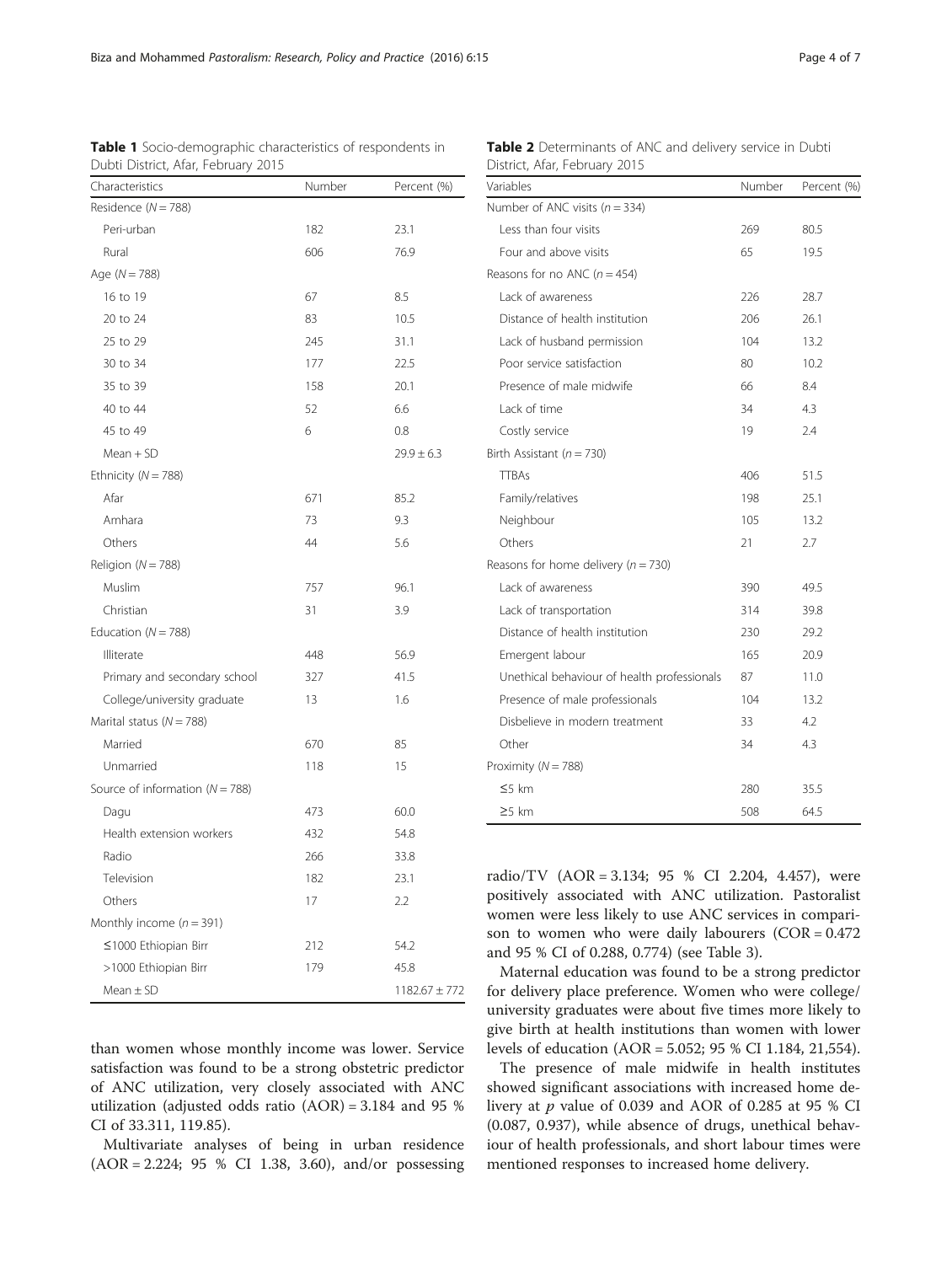| Background variables                  | ANC utilization |     | Crude OR (95% CI)       | Adjusted OR (95% CI)   | $p$ value |
|---------------------------------------|-----------------|-----|-------------------------|------------------------|-----------|
|                                       | Yes             | No  |                         |                        |           |
| Occupation                            |                 |     |                         |                        |           |
| Daily labourer                        | 40              | 36  | 1.00                    |                        |           |
| Pastoralists                          | 140             | 267 | 0.472 (0.288, 0.774)    |                        | 0.003     |
| Residence                             |                 |     |                         |                        |           |
| Urban                                 | 114             | 68  | 2.941 (2.088, 4.145)    | 2.224 (1.376, 3.595)   | 0.001     |
| Rural                                 | 220             | 386 | 1.00                    | 1.00                   |           |
| Proximity to HF                       |                 |     |                         |                        |           |
| $5$ km                                | 146             | 134 | 1.855 (1.380, 2.493)    | 1.892 (1.385, 2.584)   |           |
| $>5$ km                               | 188             | 320 | 1.00                    | 1.00                   |           |
| Income range                          |                 |     |                         |                        |           |
| $\leq$ 1000 Ethiopian Birr            | 105             | 107 | 1.00                    |                        |           |
| >1000 Ethiopian Birr                  | 112             | 67  | 1.703 (1.136, 2.554)    | 1.679 (1.104, 2.552)   | 0.015     |
| Source of information                 |                 |     |                         |                        |           |
| Possessing radio                      | 118             | 148 | 1.130 (0.838, 1.522)    | 1.336 (0.978, 0.826)   | 0.000     |
| Having TV                             | 114             | 68  | 2.941 (2.088, 4.145)    | 3.134 (2.204, 4.457)   | 0.000     |
| Dagu                                  | 185             | 287 | 1.00                    |                        |           |
| Satisfaction on the service provision |                 |     |                         |                        |           |
| Yes                                   | 228             | 15  | 11.914 (28.747, 93.751) | 19.54 (31.985, 110.83) | 0.000     |
| No                                    | 65              | 222 | 1.00                    |                        |           |

<span id="page-4-0"></span>Table 3 Determinants of ANC service utilization in Dubti District, Afar Region, February 2015

### **Discussion**

According to the World Health Organization (WHO), every pregnant woman should receive at least four ANC visits. However, only 20 % (156) of women in our survey maintained the recommended standard. This finding is not consistent with the EDHS 2014 report, which showed that (32 %) women made four or more antenatal visits during the course of pregnancy, and increase from 19 % in 2011. In our study, 42.4 % of the mothers had less than the recommended visit, which is in line with the EDHS (2014) report.

About 40 % of interviewed women received ANC care from a skilled provider for their most recent birth. This is a noticeable increase from 34 % in 2011 (CSA [2014\)](#page-6-0).

The prevalence of ANC use in this study was lower than 63.8 % found in a study done in another zone of Afar Region (Mekonnen et al. [2012](#page-6-0)). This difference might be due to changes in study design and sample size, and physical and financial access to a health facility has been addressed to a certain extent. The prevalence of ANC use in this study was also lower than 54 % found in a study done in Tigray Region, a non-pastoral region of Ethiopia (Tsegay et al. [2013](#page-6-0)). But this study is consistent with another study conducted in non-pastoral communities of northern Ethiopia which showed ANC attendance of 45 % (Abosse et al. [2010\)](#page-5-0). ANC service utilization is significantly influenced by place of residence,

proximity to health facility, monthly income, service satisfaction, and possessing a radio/TV. Women who reside in an urban area had two times more ANC visits than women from a rural and remote area with OR of 2.224 and 95 % CI of 1.376, 3.595. This study finding is compatible with EDHS (2014) findings.

Education has a direct impact on increasing ANC utilization; the better knowledge women have, the better their understanding and acceptance of the ANC service and the more likely they are to be users (Tura [2009](#page-6-0)). Most of the respondents in our survey recognized the maternal health service through the local dagu system, irrespective of their educational background. This therefore suggests that knowledge about ANC is not tied to formal education only. Thus, people could be educated through informal means such as the *dagu* system. It could be further argued that, though several other research studies have shown a positive influence of formal education on the utilization of ANC, our contrary results from this study could be due to how education was measured.

Possessing a radio or TV increased ANC use by more than 1.4 times and 3.2 times, respectively; this result is similar with the EDHS [\(2011](#page-6-0)) findings.

Women with higher incomes were more likely to receive specified maternal services than their counterparts. Monthly incomes of 1000 Ethiopian Birr (50 USD) and above increased ANC utilization by more than 1.7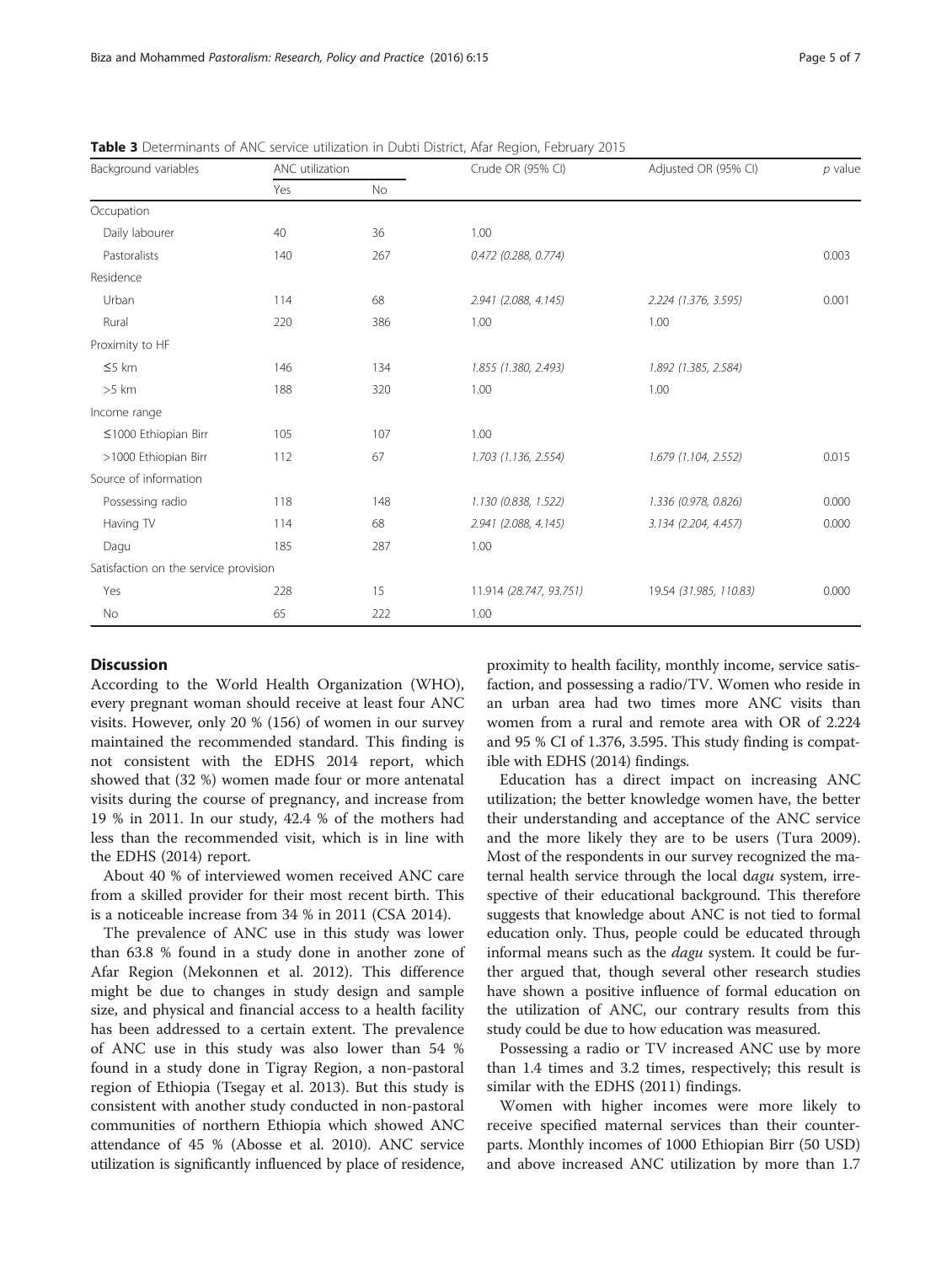<span id="page-5-0"></span>times, consistent with the findings of other studies (Tsegay et al. [2013](#page-6-0); EDHS 2014). This could be because better income increases ability to pay for health care services, transportation, and accommodation costs at health institutions.

One major outcome of ANC should be increasing the utilization of safe delivery services. From 42 % of the mothers who had made an ANC visit, only 7 % had an institutional delivery. This finding is slightly higher than the EDHS (2014) survey, where only 6 % skilled deliveries are recorded in the region, the lowest in the country. This calls for exploring the quality of ANC programmes and the role they are playing in planning delivery places. This study is consistent with findings of a study done in Dodota District, Oromia regional state (Fikre and Demissie [2012](#page-6-0); Ahmed et al. 2010), but it is not consistent with a study done in Holeta town (Birmeta et al. [2013](#page-6-0)). Women's way of life was an important predictor for the utilization of ANC services, as pastoralist women were less likely to use ANC services.

### Delivery service utilization

Home delivery is still a norm in many developing countries; maternal mortality tends to be highest where this is the case. In our study, 92.6 % of births took place at home compared with a study done in northwest Ethiopia (Worku et al. [2013\)](#page-6-0) and the EDHS (2014) survey where home delivery was 86.2 % and 85 %, respectively.

Utilization of health services was influenced by pastoralists' perceived health needs, which are based on their beliefs, values, traditions, and seasonal movements. Pastoralists move long distances with their livestock, searching for water and pasture. Delivery of health care services through mobile clinics is recognized as the best way to provide care to continuously moving pastoralist communities. Mobile clinics may be more cost-effective than fixed facilities. Pastoralist women fear male midwives touching their reproductive organs; in our study, about 16 % of women did not attend delivery in a health facility due to abhorring being attended to by a male midwife. A male midwife in the labour unit was 3.5 times significantly shown to decrease prevalence of institutional delivery having AOR of 3.504 and 95 % CI of 1.067, 11.505. This finding is supported by a qualitative study done in Afar Region in which a woman said, "It is only God and my husband who have the right to see me naked. It is really impolite (culturally) and unacceptable in Afar to expose the reproductive health organs" (Yousuf et al. [2011\)](#page-6-0).

### Conclusions and recommendation

Utilization of maternal health services by pastoralists of Afar is extremely low according to recommendations for safe motherhood. Use is affected by lack of awareness,

cultural beliefs, seasonal mobility, and limited availability of health facilities and health staff, all crucial factors that restrict pastoralist women's access to health care services. Maternal mortality and morbidity among pastoralists can be reduced by enhancing equitable access to community-based promotive, preventive, and selected curative health care interventions. Maternity or birth waiting homes should be targeted to overcome geographical barriers and transport problems for women to access maternal health care services in rural and remote pastoralist areas. The government should strengthen health extension workers' training programmes and pastoralist mobile-clinic approaches, to be more suited to the pastoralists' way of life. The regional government should give special support to distribute human and financial resources for remote pastoralist women. Pastoralist social networks for women should be established, to promote utilization of services and empower pastoralist women. Health awareness campaigns should be conducted to raise pastoralist women's awareness about safe maternal health issues. An advocacy group comprising tribal, religious, and community leaders should be established, to advocate for better utilization of maternal health care services. Women's empowerment through education, involvement in behavioural change activities, and cultural influences (i.e. not being treated by a male midwife) should be assessed by qualitative studies.

### Acknowledgements

We are very grateful to the Afar Regional Health Bureau and Dubti District officials for their support and encouragement. We are also delighted to acknowledge the study participants, data collectors, and supervisors. Last, but not least, we believe it is time that we pay tribute to our colleagues at Samara University who have always been besides us in all endeavours.

#### Authors' contributions

Both authors (NB and HM) contributed to the design of the study and the interpretation of data. NB performed the data analysis and drafted the manuscript. HM critically revised the draft manuscript, and both authors read and approved the final manuscript.

#### Competing interests

The authors declare that they have no competing interests.

#### Author details

<sup>1</sup>College of Medicine and Health Sciences, Samara University, Samara, Afar region, Ethiopia. <sup>2</sup> Afar Regional Health Bureau, Samara, Afar region, Ethiopia.

### Received: 27 January 2016 Accepted: 4 July 2016 Published online: 06 September 2016

### References

- Abosse, Z., M. Woldie, et al. 2010. Factors influencing antenatal care service utilization in Hadiya zone.
- Agha, S., and T.W. Carton. 2011. Determinants of institutional delivery in rural Jhang, Pakistan. International Journal for Equity in Health 10: 31.
- Ahmed, S., Creanga, A., et al. (2010). Economic status, education and empowerment: Implications for maternal health service utilization in developing countries. PLoS ONE 5(6): e11190.
- Amano, A., A. Gebeyehu, et al. 2012. Institutional delivery service utilization in Munisa Woreda, South East Ethiopia: A community based cross-sectional study. BMC Pregnancy and Childbirth 12: 105.